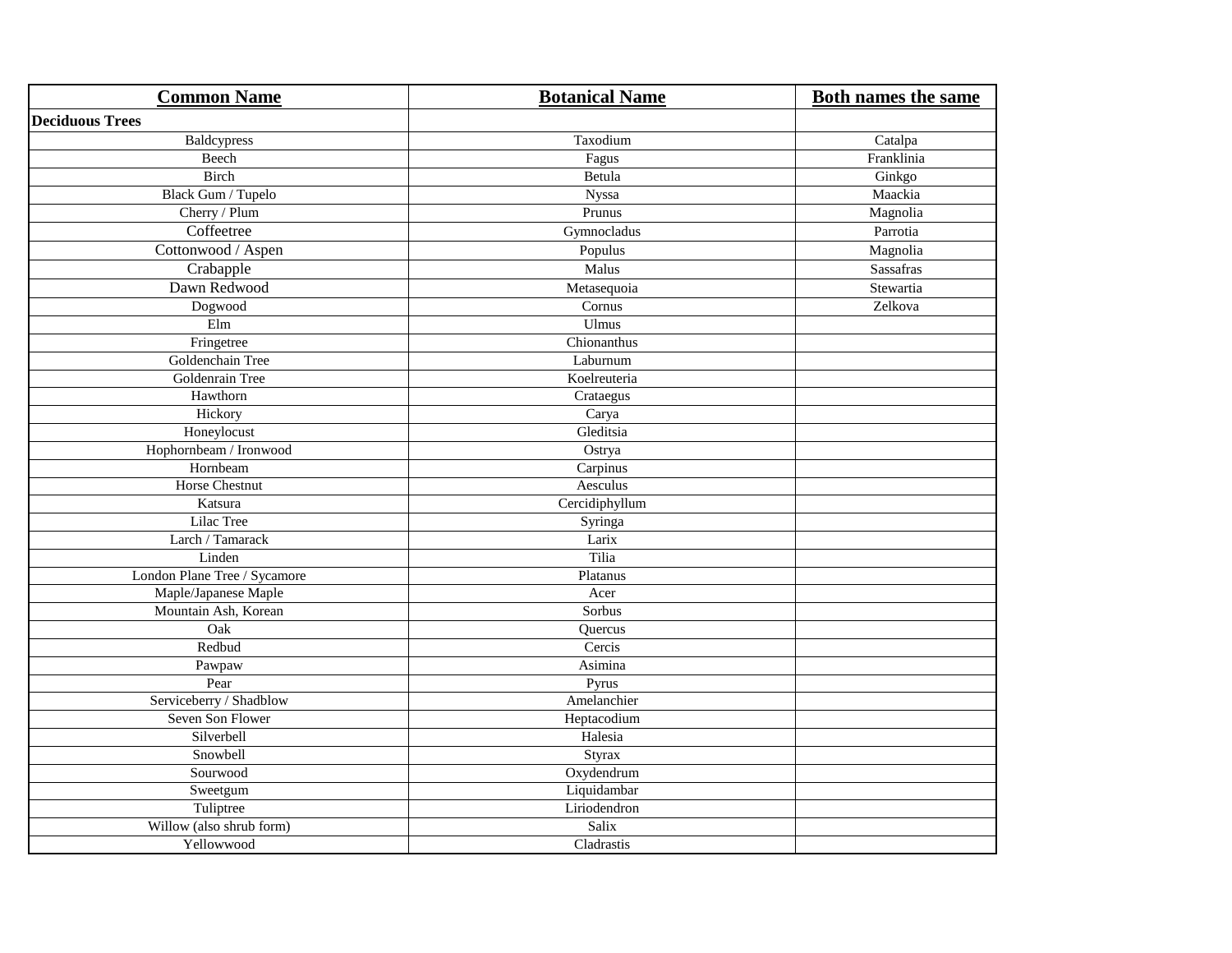| <b>Evergreens</b>                    |                |              |
|--------------------------------------|----------------|--------------|
| Andromeda                            | Pieris         | Azalea       |
| Arborvitae / White Cedar             | Thuja          | Leucothoe    |
| <b>Barren Strawberry</b>             | Waldsteinia    | Rhododendron |
| Bearberry                            | Arctostaphylos |              |
| Boxwood                              | <b>Buxus</b>   |              |
| English Ivy                          | Hedera         |              |
| Hinoki Cypress - Falsecypress        | Chamaecyparis  |              |
| Heather / Heath                      | Calluna        |              |
| Fir                                  | Abies          |              |
| Hemlock                              | Tsuga          |              |
| Holly                                | <b>Ilex</b>    |              |
| Japanese Spurge                      | Pachysandra    |              |
| Juniper / Red Cedar                  | Juniperus      |              |
| Mountain Laurel                      | Kalmia         |              |
| Myrtle / Periwinkle                  | Vinca          |              |
| Pine                                 | Pinus          |              |
| Plum Yew                             | Cephalotaxus   |              |
| <b>Russian Cypress</b>               | Microbiota     |              |
| Spruce                               | Picea          |              |
| Umbrella Pine                        | Sciadopitys    |              |
| Wintercreeper                        | Euonymus       |              |
| Wintergreen / Checkerberry/ Teaberry | Gaultheria     |              |
| Yew                                  | <b>Taxus</b>   |              |
|                                      |                |              |
| <b>Ferns</b>                         |                |              |
| Maidenhair                           | Adiantum       |              |
| Lady / Japanese Painted / Ghost      | Athyrium       |              |
| Hayscented                           | Dennstaedtia   |              |
| Autumn / Brilliance / Wood           | Dryopteris     |              |
| Ostrich                              | Matteuccia     |              |
| Sensitive                            | Onoclea        |              |
| Cinnamon / Interrupted / Royal       | Osmundia       |              |
| Christmas                            | Polystichum    |              |
|                                      |                |              |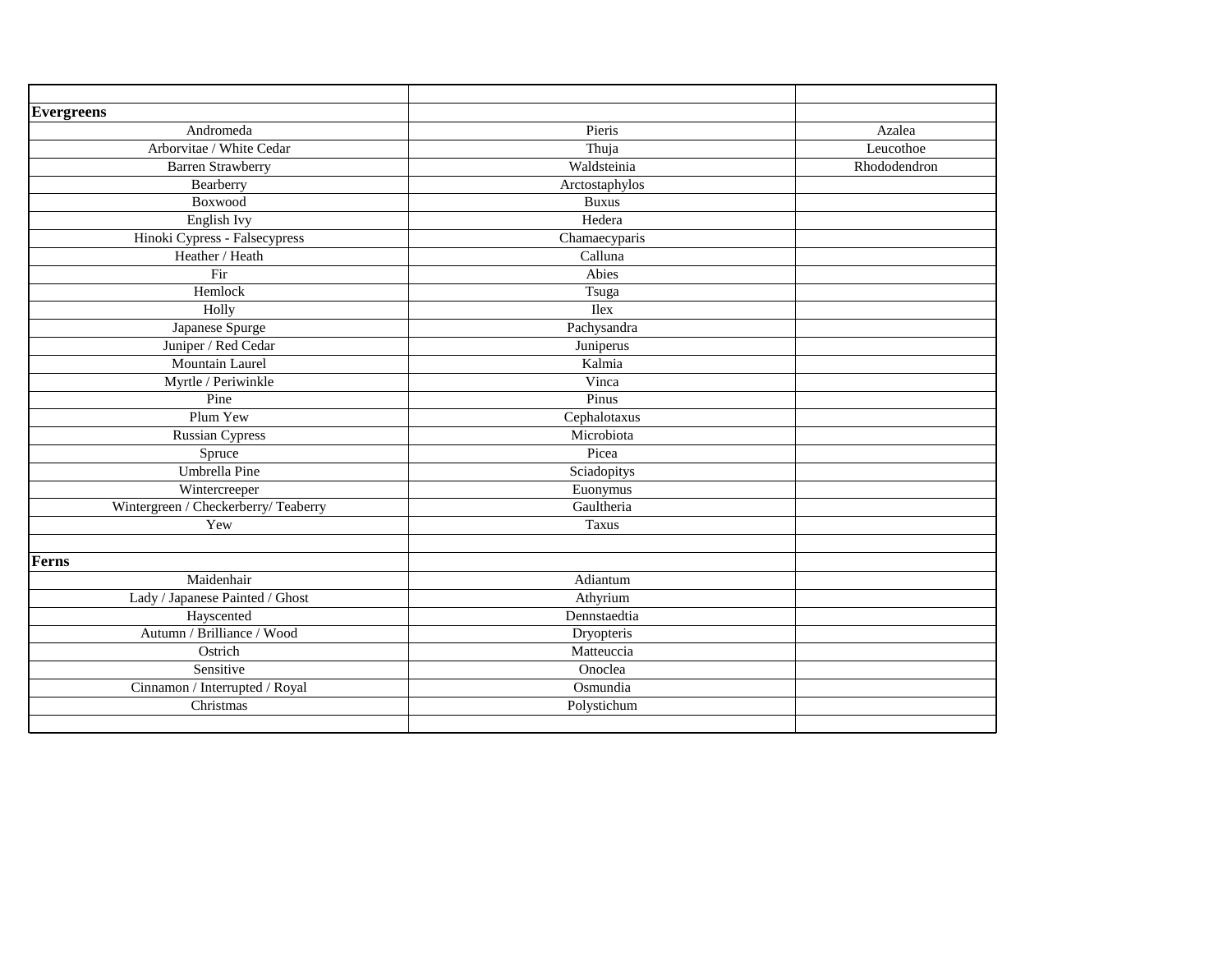| <b>Deciduous shrubs</b> |                       |              |
|-------------------------|-----------------------|--------------|
| Barrenwort              | Epimedium             | Cotoneaster  |
| Bayberry / Sweetgale    | Myrica                | Daphne       |
| <b>Beauty Bush</b>      | Kolkwitzia            | Deutzia      |
| Beautyberry             | Callicarpa            | Disanthus    |
| <b>Bluemist Spirea</b>  | Caryopteris           | Enkianthus   |
| Buckeye                 | Aesculus              | Forsythia    |
| Bunchberry              | Cornus                | Fothergilla  |
| <b>Bush Honeysickle</b> | Diervilla             | Hydrangea    |
| <b>Butterfly Bush</b>   | Buddleia              | Potentilla   |
| <b>Button Bush</b>      | Cephalanthus          | Spiraea      |
| Chokeberry              | Aronia                | Stephanandra |
| Cherry / Plum           | Prunus                | Viburnum     |
| Dogwood                 | Cornus                | Weigela      |
| Dutchman's Pipe         | Aristolochia          | Wisteria     |
| Elderberry              | Sambucus              |              |
| Sweet Woodruff          | Galium                |              |
| Ginger                  | Asarum                |              |
| Hazelnut / Filbert      | Corylus               |              |
| Honeysuckle Vine        | Lonicera              |              |
| Lilac                   | Syringa               |              |
| Lowbush Blueberry       | Vaccinium             |              |
| Mockorange              | Philadephus           |              |
| New Jersey Tea          | Ceanothus             |              |
| Ninebark                | Physocarpus           |              |
| Pearlbush               | Exochorda             |              |
| Privet                  | Ligustrum             |              |
| Quince                  | Chaenomeles           |              |
| Rose                    | Rosa                  |              |
| Rose of Sharon/Althea   | Hibiscus              |              |
| Serviceberry            | Amelanchier           |              |
| Smokebush               | Cotinus               |              |
| Snowberry / Coralberry  | Symphoricarpos        |              |
| Spicebush               | Lindera               |              |
| St. John's Wort         | Hypericum             |              |
| Sumac                   | Rhus                  |              |
| Summersweet             | Clethra               |              |
| Sweetfern               | Comptonia             |              |
| Sweetshrub              | Calycanthus           |              |
| Sweetspire              | Itea                  |              |
| Trumpetvine             | $\overline{C}$ ampsis |              |
| Ural Falsespirea        | Sorbaria              |              |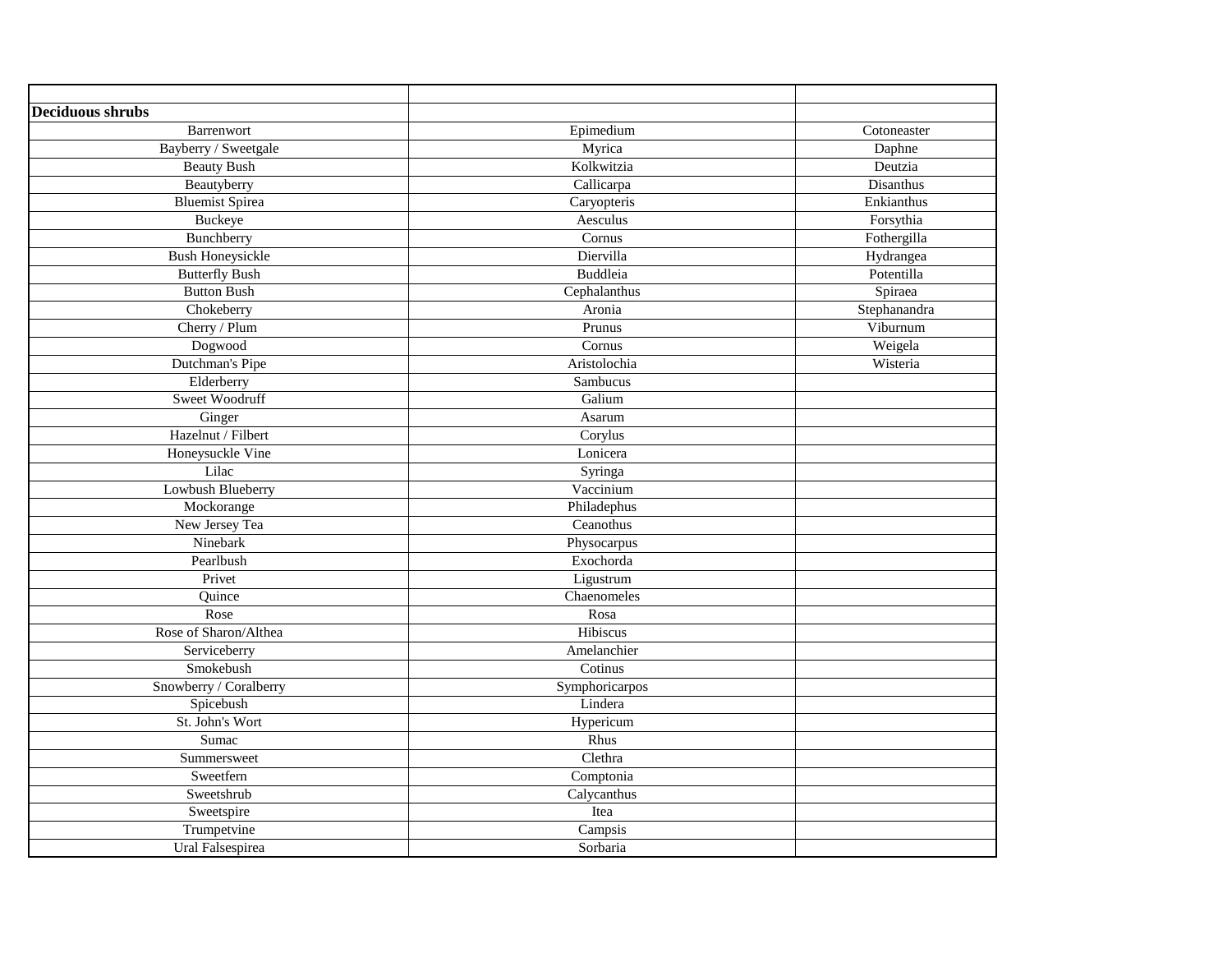| Virginia Creeper / Woodbine    | Parthenocissus      |          |
|--------------------------------|---------------------|----------|
| Winterberry                    | Ilex verticillata   |          |
| Winterhazel                    | Corylopsis          |          |
| Witchhazel                     | Hamamelis           |          |
| Yellowroot                     | Xanthorhiza         |          |
|                                |                     |          |
| <b>Grasses</b>                 |                     |          |
| <b>Blue Fescue</b>             | Festuca             |          |
| <b>Feather Reed</b>            | Calamagrostis       |          |
| Fountain                       | Pennisetum          |          |
| Grama                          | Bouteloua           |          |
| Japanese Forest                | Hakonechloa         |          |
| Lilyturf                       | Liriope             |          |
| Little Bluestem                | Schizachyrium       |          |
| Maiden                         | Miscanthus          |          |
| Mondo                          | Ophiopogon          |          |
| Oat                            | Helictotrichon      |          |
| Sea Oats                       | Chasmanthium        |          |
| Sedge                          | Carex               |          |
| Switch                         | Panicum             |          |
| <b>Tufted Hair</b>             | Deschampsia         |          |
|                                |                     |          |
| <b>Perennials</b>              |                     |          |
| <b>Balloon Flower</b>          | Platycodon          | Anemone  |
| <b>Beard Tongue</b>            | Penstemon           | Aster    |
| Bee Balm                       | Monarda             | Astilbe  |
| Bellflower                     | Campanula           | Bergenia |
| <b>Black-eyed Susan</b>        | Rudbeckia           | Clematis |
| <b>Blanket Flower</b>          | Gaillardia          | Iris     |
| <b>Bleeding Heart</b>          | Dicentra            | Phlox    |
| Bluestar                       | Amsonia             | Mazus    |
| Bugbane                        | Cimicifuga / Actaea | Yucca    |
| <b>Bugleweed</b>               | Ajuga               |          |
| <b>Bugloss</b>                 | <b>Brunnera</b>     |          |
| <b>Butterfly Weed</b>          | Asclepias           |          |
| <b>Cardinal Flower</b>         | Lobelia             |          |
| $\overline{\mathrm{C}}$ atmint | Nepeta              |          |
| Columbine                      | Aquilegia           |          |
| Coneflower                     | Echinacea           |          |
| Coralbells                     | Heuchera            |          |
| Cranesbill                     | Geranium            |          |
| Creeping Jenny                 | Lysmachia           |          |
| Daylily                        | Hemerocallis        |          |